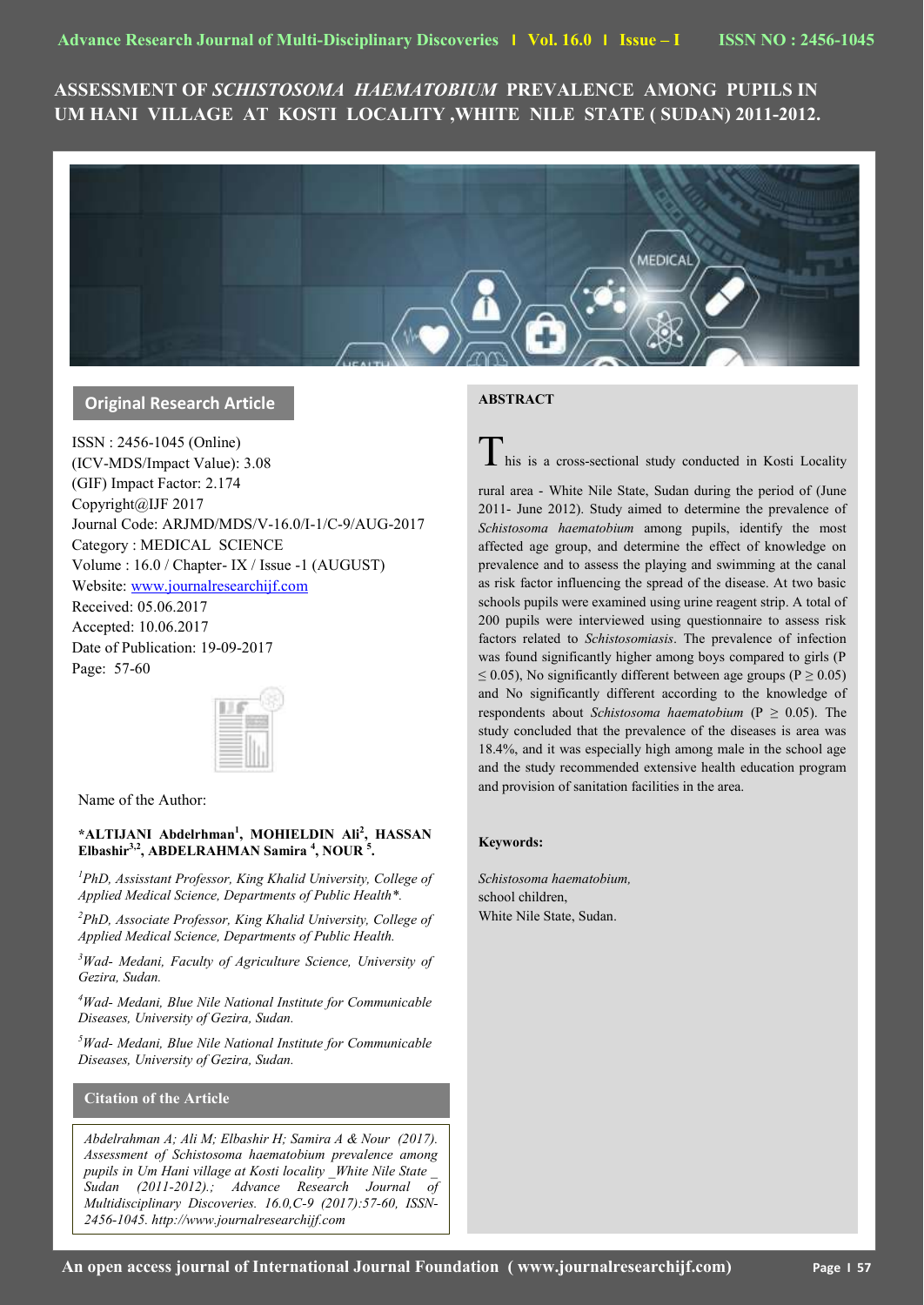#### **I. BACKGROUND**

Schistosomiasis refers to human disease resulting from infection by any of the parasitic blood flukes of Schistosoma spp. Worldwide, it is estimated that over 239 million people are acutely or chronically infected with one or more of these species  $(1,2)$ . The term human schistosomiasis includes a complex group of acute and chronic parasitic infections caused by mammalian water borne blood flukes Schistosoma<sup>(3,4.5)</sup>. The disease is a snail-borne parasitic disease caused by trematodes of the genus Schistosoma, with six species including S. haematobium, S. japonicum, S. mansoni, S. intercalatum, S. mekongi and S. malayensis. Also is a snail-borne parasitic disease caused by trematode of genus Schistosoma<sup>(6)</sup>. Between  $500 - 600$  million of people were considered at risk of becoming infected with Schistosomiasis<sup>(7)</sup>. An estimated 779 million are at risk of Schistosomiasis, of whom 106 million (13.6%) live in irrigation schemes or in close proximity to large dam reservoirs  $(8)$ . However, School- age children in endemic areas were the primary target of preventive chemotherapy intervention because of the risk of their recent exposure to infection and consequently the early stage of their chronic lesions, also treatment during childhood therefore prevents chronic morbidity in later years <sup>(9)</sup>.

`Globally, schistosomiasis ranks second among parasitic disease of socio-economic and public health importance mainly in 48 African countries <sup>(8)</sup>.

Of the 200 million cases of Schistosomiasis worldwide, most are caused by S. haematobium in sub-Saharan Africa  $(1,12)$  Sobietosomiasis, and Soil Transmitted Helminter Schistosomiasis and Soil Transmitted Helminthes are widespread in sub-Saharan Africa particularly affecting people with poor water hygiene and sanitary facilities; the highest infection and disease burdens are generally found among school age children <sup>(13)</sup>.

Schistosomiasis is the most prevalent parasitic disease in Sudan, with twenty four million people at risk, 5 million cases of infection and a prevalence rate of  $20\%$  <sup>(14)</sup>, In the East of the country, there are few foci of transmission in the zone of Chasm El Girba, in the West, some foci are found in the Jebel Mara Mountains, along the White Nile, the mean prevalence in Gezira 15.5%, Khartoum 17.5 %, White Nile 24% (15) .

The prevalence rises rapidly from the age when young children begin to wander a field. The peak prevalence and intensity of infection occur in children aged  $(10-14 \text{ years})$   $(4,5)$ and may approach  $100\%$  <sup>(16, 17, 18)</sup> reach the peak in the age of 15-20 years  $(19, 20)$ . School-age children who live in areas with poor sanitation were also at risk because they tend to spend time swimming in water containing infectious cercariae <sup>(21)</sup>. Urinary schistosomiasis was significantly associated with the frequencies of contaminated water contact, taking baths, swimming, and wade the stream  $(22)$ . Taking sanitation measures to prevent contamination of water sources by human excreta are critical <sup>(10,</sup> 19, 23) during farming, fishing, washing and bathing. Also significantly higher prevalence was reported among males compared to females  $^{(24)}$ . The prevalence of *S* .haematobium as determined by filtration, interview and reagent strip methods was 21.4%, 22.15% and 30.9% respectively  $^{(25)}$  among who did not have information about the disease  $(26, 27)$ .

#### **II. MATERIAL AND METHODS**

**Study Population:** This is cross- sectional descriptive community- based study conducted in White Nile State to estimate the prevalence of *Schistosoma haematobium* among basic school children.

**Study area:** The study conducted in Umm Hani area in White Nile state of Sudan, the area has latitude of 13.053° N and longitude of 32.715° E. The annual rainfall was estimated to be 600 mm, the annual mean temperature 22.5 degree centigrade in winter and 34.5 degree centigrade in summer and the annual relative humidity 55 percent.

**Sample size**: 200 were selected using the formula:  $n = z^2$ . pq  $/d2$ 

Where:  $n =$  Sample Size,  $z =$  the value of the standard normal variable corresponding to is 95% level of significance (1.96), p = Expected prevalence (15 %),  $q = 1 - P(0.85)$ , d = marginal error (0.05)

 $(1.96)^2$ . $(0.15)(0.85)$  $= 195.9 = 196$ 

 $(0.05)^2$ 

**Sampling technique:** Proportional sampling was done based on the number of students in each class of the six classes. 107 boys and 93 girls were nominated and interviewed using a predesigned questionnaire, from each a 10 ml sample of terminal urine was collected in a labeled clean specimen container between 10:00AM and 14:00PM according to WHO guideline; the collected samples were tested for heamaturia, using a reagent strip within approximately 10 minutes.

The completed questionnaires were verified and checked prior to analysis for completeness and accuracy. Data was entered into Statistical Package for Social Sciences SPSS version (16.0). The relationships between variables were examined using the chi- square test.

#### **III. ETHICS STATEMENT**

The study proposal received ethical approval from the Ministry of Health and Ministry of Education, then administration of the schools in the study areas after getting the consents from their parent and school administration Kosti Locality- White Nile State.

#### **IV. RESULTS**

**INTERNATIONAL JOURNAL FOUNDATION**

**JOURNAL** 

**VTERNATIONAL** 

FOUNDATION

The result of (200) pupils examined showed that the prevalence of *schistosoma haematobium* among male was 24.2% while it was 11.6% among females using urine stripe technique ( $p = 0.027$ ).

The Prevalence *schistosoma haematobium* among age group of 10 to 15 years was 17.9%, while it was 10.4% among age group of 6 to 10 years with P value of 0.266

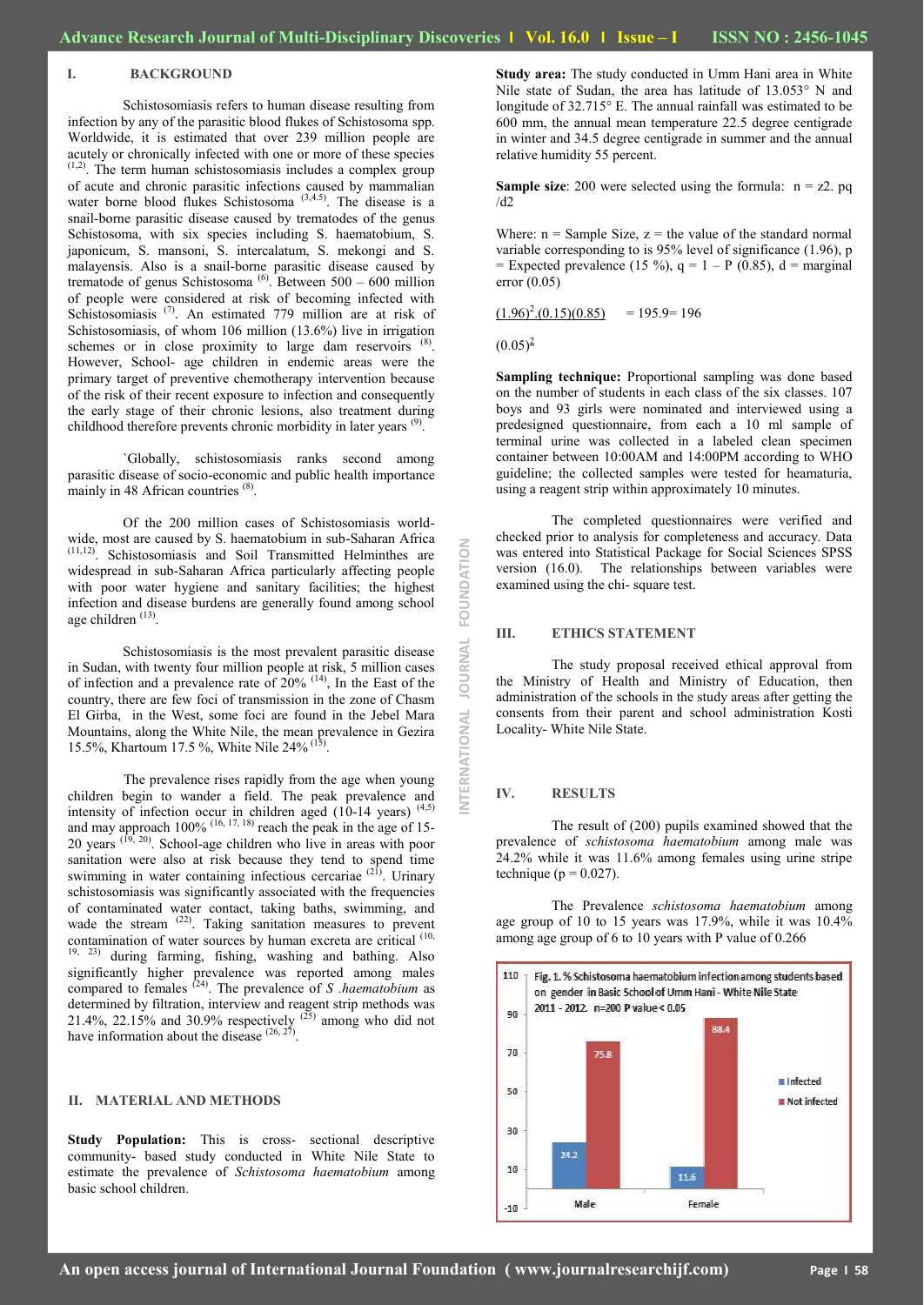**INTERNATIONAL JOURNAL FOUNDATION**

ERNATIONAL

**IOURNAL** 

FOUNDATION





#### **V. DISCUSSION**

Schistosomiasis is the most prevalent parasitic disease in Sudan, with twenty four million people at risk, 5 million cases of infection and prevalence rate of  $20\%$  <sup>(14)</sup>. So according to previous reports on *S. haematobium* the overall prevalence of infection in the White Nile State was found to be  $12 - 46\%$  (10). This study showed that the prevalence of infection was higher among boys than girls. In study done in White Nile State, Sudan (22) reported the highest prevalence of *S. haematobium* was among boys than girls. Also  $(30)$  found that boys have significantly higher intensity of *S. haematobium* infection than girls. However, in some endemic areas, the rate of infection was lower in females than in males  $(18, 31)$  said the males were recorded higher prevalence rate than females. This was attributed to the greater exposure of males to the parasite because of their water contact activities like fishing, swimming and farming in irrigation schemes  $^{(32)}$ . But other studies  $^{(30, 31, 32)}$ showed that there was no significant difference in the prevalence of *S. haematobium* infection between boys and girls.

There was no significant difference in the prevalence of schistosomiasis between age group and this confirming the previous work in the White Nile State, Sudan <sup>(22)</sup> that the rate of infection was not different between groups by age. This may be an indication that all age groups equally exposed to infection through water contact  $(7,20)$  as a result of a low level of resistance and intensive water contact when playing and swimming  $(13, 20)$ . However, other studies  $(4,24,5,18)$  revealed that the peak prevalence and intensity of infection occur in children aged (10- 14) years. So, the infection increases in prevalence and intensity with age, peaking in the age group 15- 20 years <sup>(19)</sup>. And the Children of < 10 years of age had a significantly higher rate of prevalence of *S. haematobium* infection than those children  $\geq 10$ years of age  $(30)$ .

Questionnaire analysis, the previous study showed, the Infection was significantly higher among pupils who did not have information about the disease  $(26, 27)$ .

According to result obtained, in previous studies it was confirmed that schistosomiasis infection was higher among pupils who have frequent contact with open water source  $(26, 27)$ so, those pupils who had a habit for swimming at a higher risk to be infected with S. haematobium (8); since there was a significant association between having current schistosomiasis infection and participating in swimming and bathing in snails harbouring water  $(32, 33)$ .

#### **REFERENCES :**

- [1] **Jamison T. Dean, Joel G. Breman, Anthony R. Measham, George Alleyne, Mariam Claeson, David B. Evans, Prabhat Jha, Anne Mills, Philip Musgrove.(2006).** Disease control priorities n developing countries (2nd ed). Washington DC 433 .pp, 467- 471.
- [2] **Gala Eldin A. Abdelrhman. (2007).** The prevalence of Schistosomiasis among the Basic School Children At Asslaya Campus White Nile State 2006-2007.A thesis submitted in partial fulfillment of the master Degree in Public and Environmental health, Fuculty of public and Environmental health, University of Khartoum. pp, 1- 48.
- [3] **Webber Roger. (2005).** communicable disease epidemiology and control, A global Perspective (2nd ed). London School of Hygiene and Tropical Medicine, UK. pp, 136- 146.
- [4] **WHO. (2009a).** Country cooperation strategy for who, Sudan 2008- 2013, regional office for the Eastern Mediterranean. pp, 18
- [5] **Davis Andrew, Gordon G.Cook, Allmuddin L. Zumla. (2009).** Mansons Tropical Disease (22 edition). Saunders Elsever. pp, 1425- 1455.
- [6] **Rozendaal, J.A. (1997).** Vector control, Methods for use by individuals and communities World Health Organization Geneva. pp, 337- 356.
- [7] **Rollinson D, Hay I. S. (2010).** Advance in Parasitology, Volume (71), Elsevier, London, UK. pp, 34- 50.
- [8] **Awoke W, Bedimo M, and Tarekegn M. (2013).** Prevalence of schistosomiasis and associated factors among students attending at elementary schools in Amibera District, Ethiopia. Open Journal of preventive medicine 3(2). pp, 199- 204.
- [9] **WHO. (2014).** http://www.who.int/ mediacentre/factsheets/fs115/en/
- [10] **Walker H. David, Richard L. Guerrant, Petrer F. Weller (2006).** Tropical infectious disease Principles, Pathogens, and Practice (2nd ed). Washington, U.S.A. pp, 1341- 1346.
- [11] **Feldman Charles, Sarosi A. George. (2005).** Tropical and Parasitic infections in the Intensive Care Unit, Indiana University School of Medicine and Medical Service, Indianapolis, USA. pp, 171- 175
- [12] **Assafa Dawit, Ephrem Kibru, S. Nagesh, Solomon Gebreselassie, Fetene Deribe, Jamal Ali. (2004).** Medical Parasitology. Jimma University. Ethiopia. pp, 84- 88.